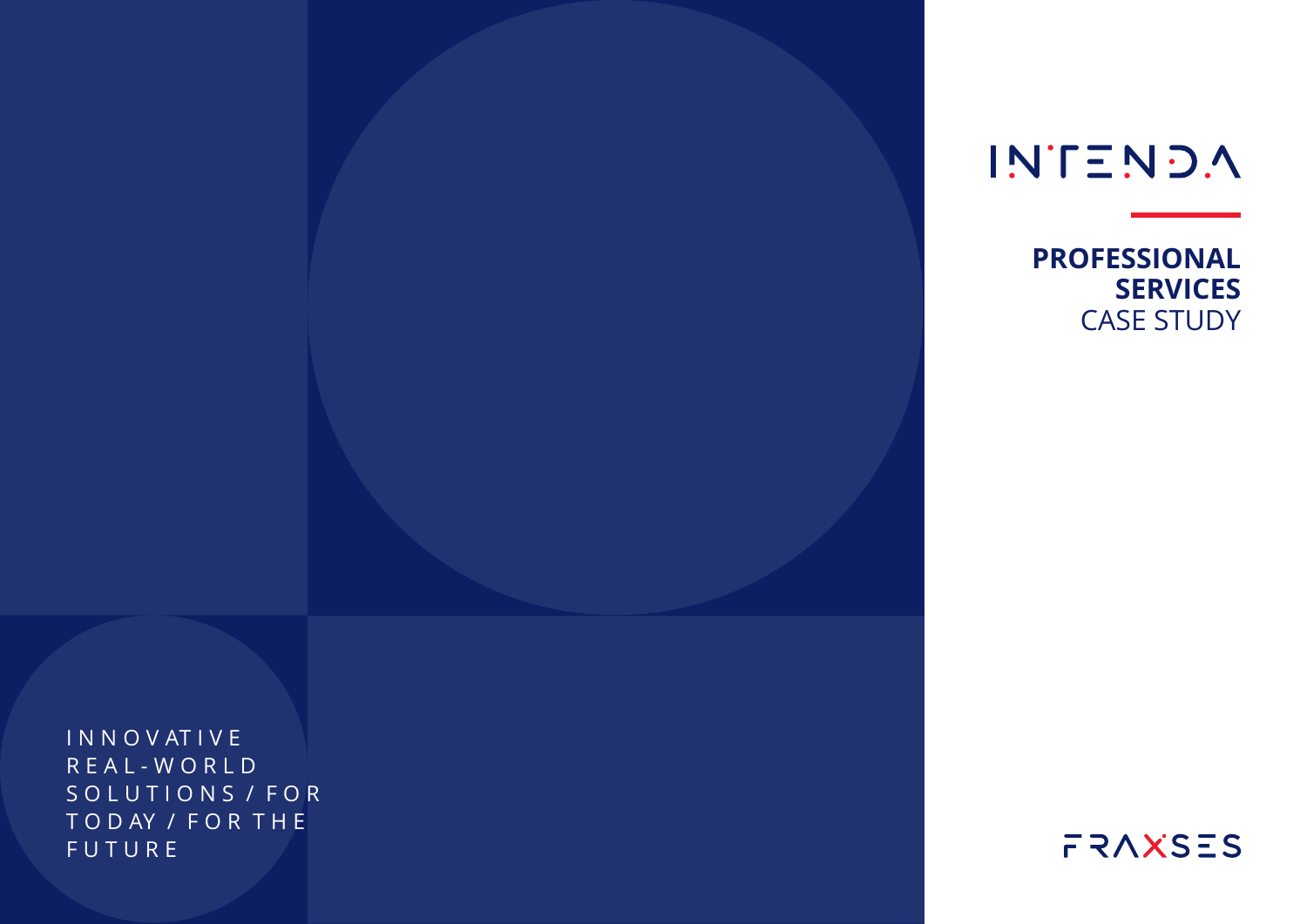**Intenda's fraXses data fabric solution provides unparalleled features for aggregating and blending data from various sources...**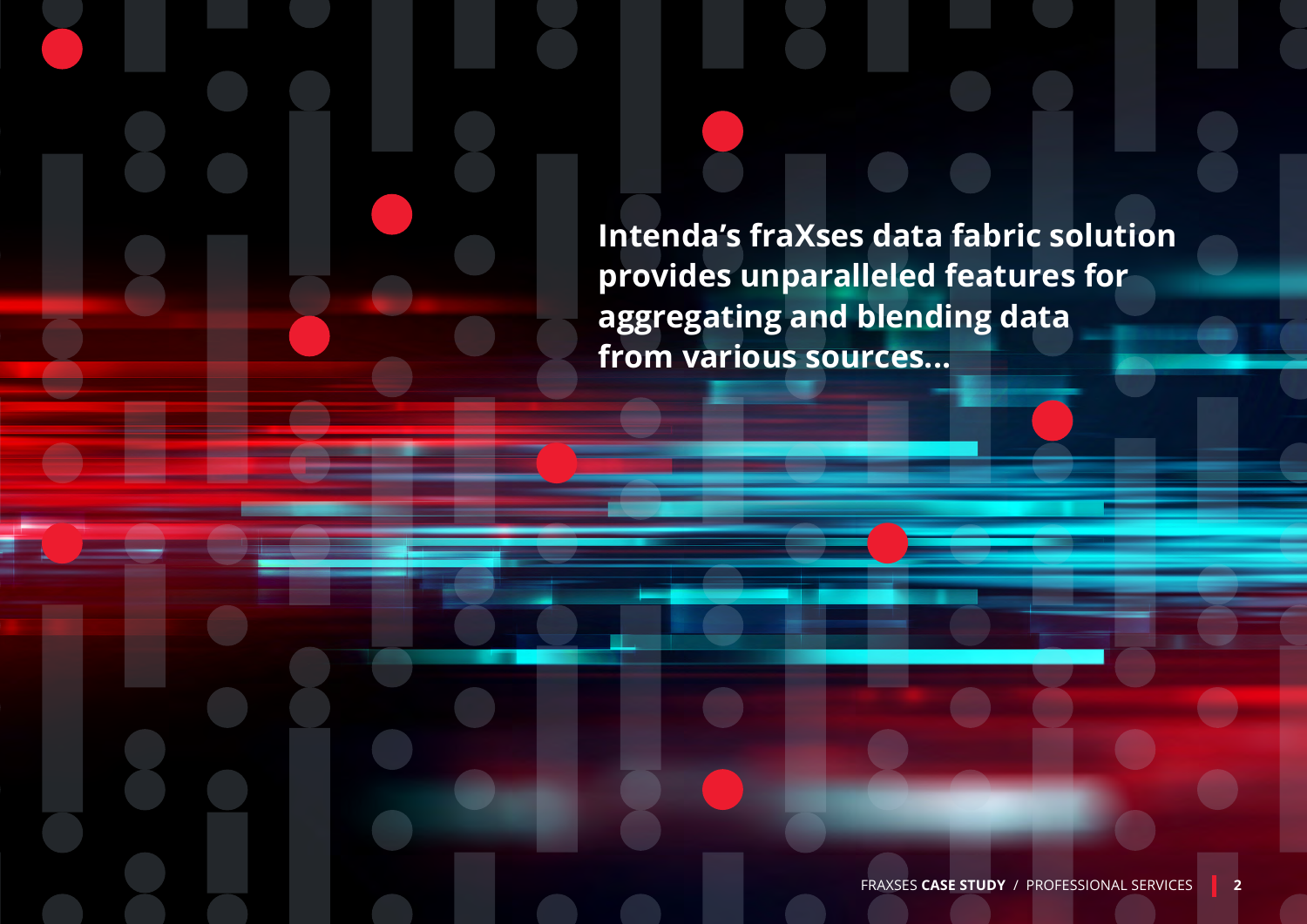**The customer is a professional services firm with a focus on financial auditing and advisory services.**

**Particularly, the engaged department would be supporting business operations with data-driven intelligence around their client base.**

**Intenda's fraXses data fabric solution provides unparalleled features for aggregating and blending data from various sources, while simultaneously implementing a delivery system for app developers through which to consume this data.**



## **THE CLIENT BUSINESS NEED**

**Professional services firms require support from ancillary operations to make up-to-date business decisions and mitigate risk when maintaining revenue streams, in addition to efficiently pursuing new ones.**

The hypothesis is that the customer's account teams will benefit by having the most up to date market information on their clients.

By aggregating financial performance metrics and market sentiment, and then benchmarking those results against those of their peers, teams will be able to make better business decisions, faster.

The challenge in the past has been that this data comes from multiple sources and it takes many development hours to build logical communication, and delivery between these sources and the app becomes overwhelming.

Building those communication layers with multiple developers, spanning multiple disciplines, also means that maintaining the app over time will become increasingly challenging. This is where data virtualization comes to the rescue.

*The hypothesis is that the customer's account teams will benefit by having the most up to date market information on their clients.*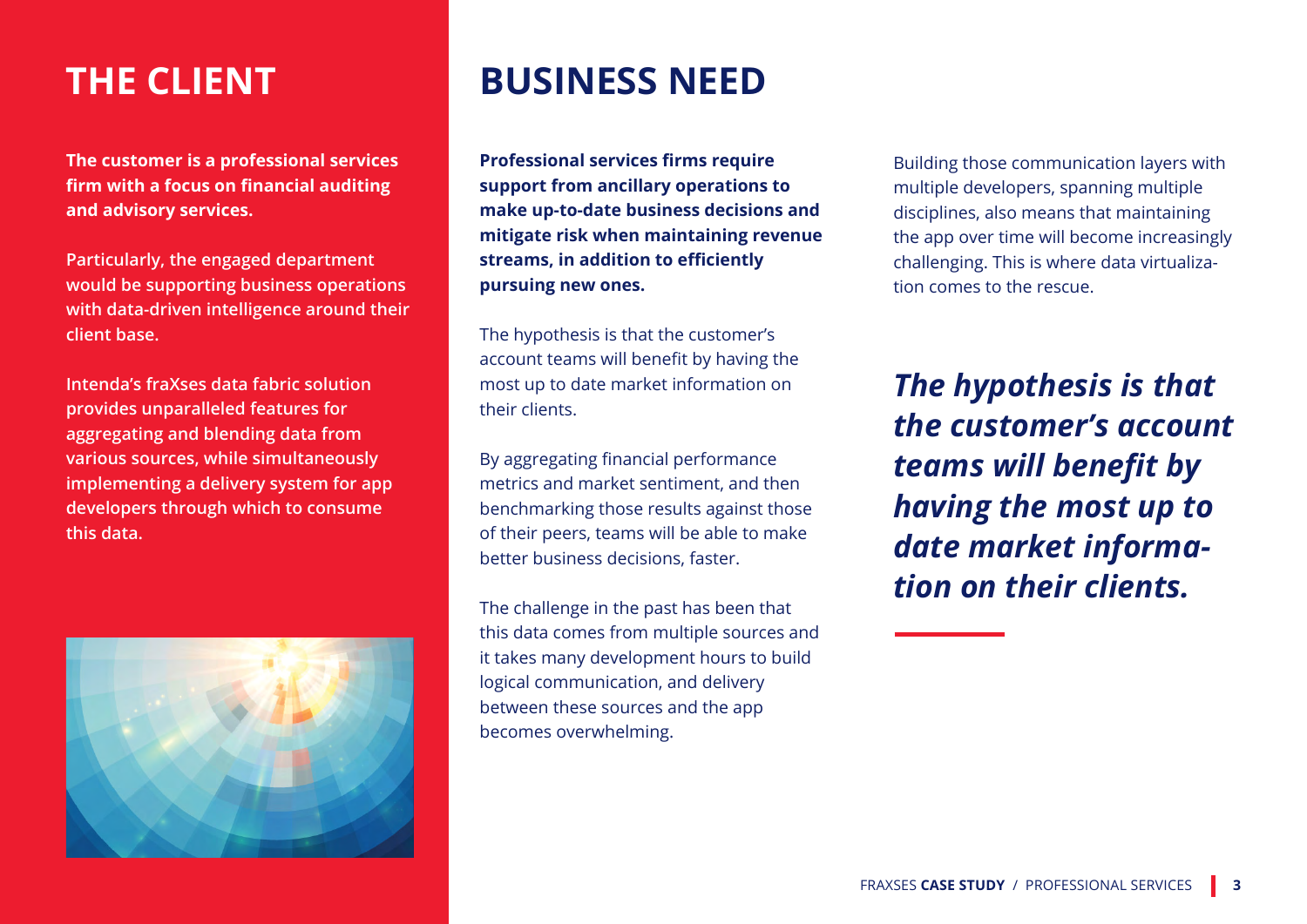### **THE SOLUTION**

**We used fraXses to federate to over 40 REST API endpoints, the enterprise data warehouse, HDFS, and several application databases (SSMS). Essentially, fraXses was used as the data engine for this business intelligence application.** 

Notably, Intenda delivered this solution while working alongside the client's software engineering team.

fraXses developers can be placed seamlessly into the agile development framework and, since it is a no-code solution, businesses can audit the entire data lineage of any data object, and code review becomes metadata review.

> **...businesses can audit the entire data lineage of any data object, and code review becomes metadata review.**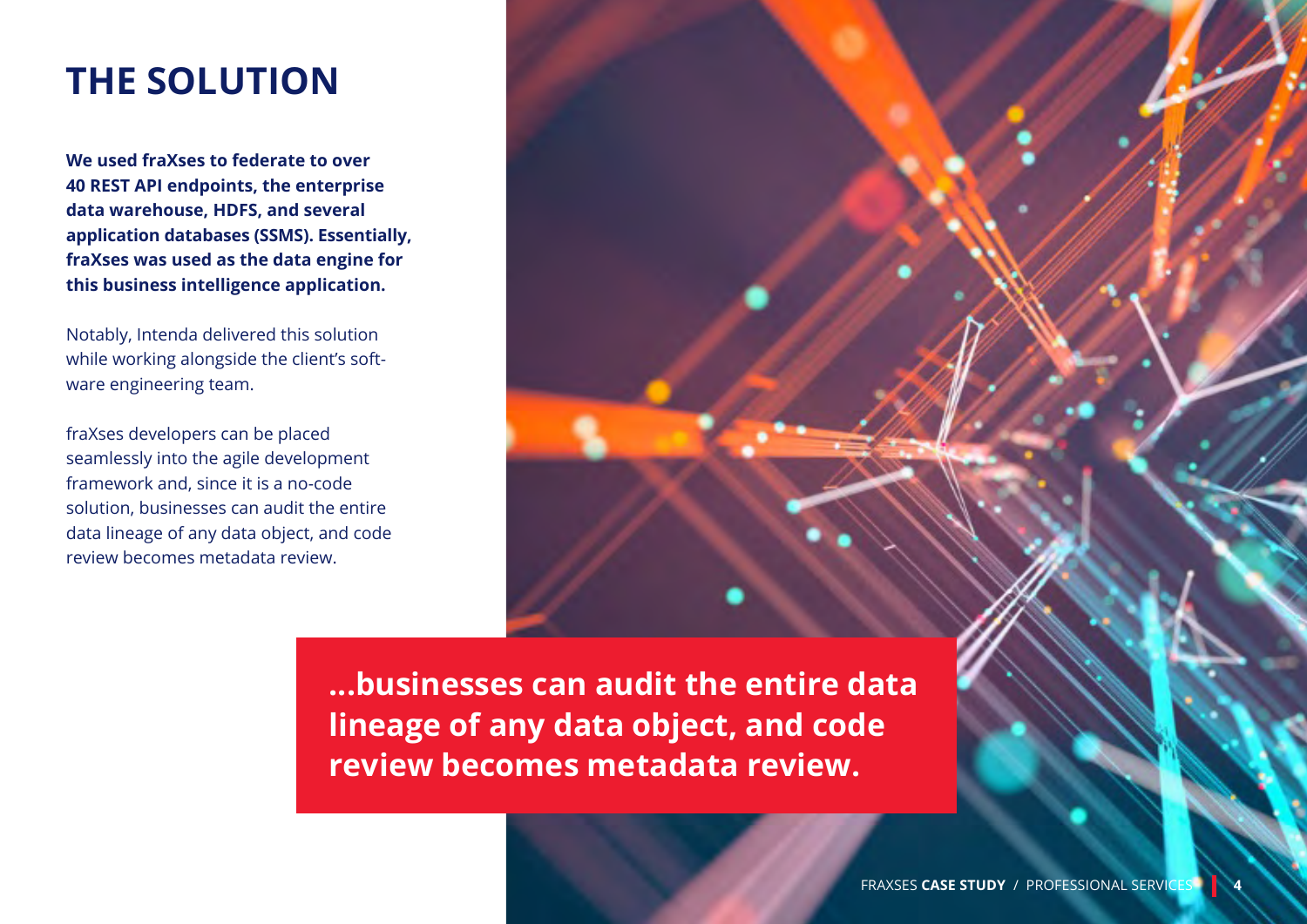#### **BENEFITS**

**Since fraXses is metadata driven and thus configuration driven, the data source authentication and connection logic are managed in a single location by a single, configurable events engine - There is no code needed.** 

REST API data can be consumed in a few ways. One integration might retrieve third party data to present to a charting library, while another endpoint would surface data to be stored and processed on a schedule.

Virtual data objects meant that this third party data could be stored, linked to homegrown data warehouses, and effectively blended in real-time.



# *There is no code needed.*